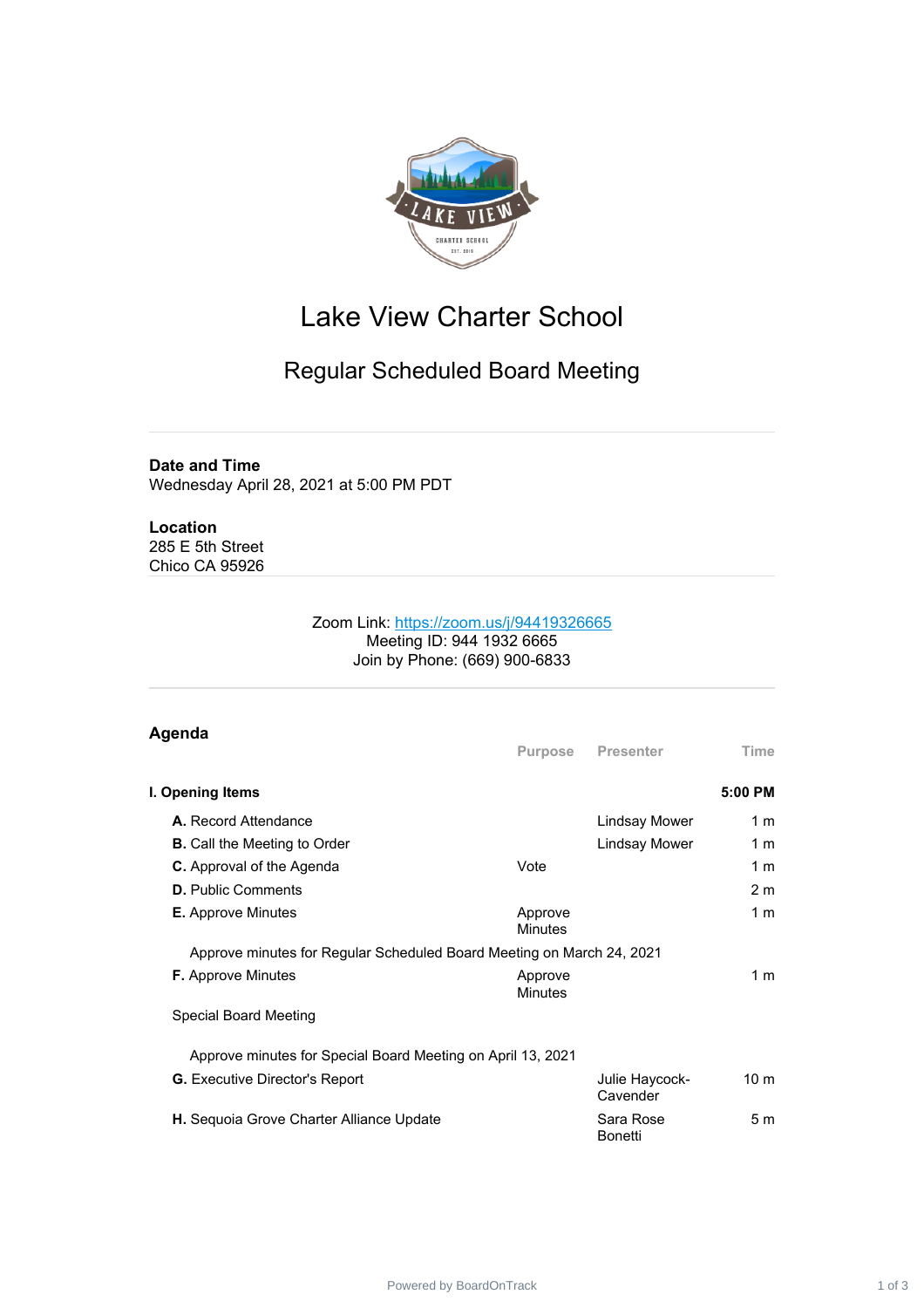| <b>I.</b> Closed Session                                                                                                                                                          | <b>Purpose</b><br>Vote | <b>Presenter</b><br>Representative<br>from Young,<br>Minney & Corr | Time<br>20 m    |
|-----------------------------------------------------------------------------------------------------------------------------------------------------------------------------------|------------------------|--------------------------------------------------------------------|-----------------|
| Conference with Legal Counsel: Anticipated Litigation<br>Significant exposure to litigation pursuant to paragraph (2) or (3) of subdivision (d) of section<br>54956.9: (one case) |                        |                                                                    |                 |
| <b>J.</b> Announcement of Action Taken in Closed<br>Session                                                                                                                       |                        | <b>Lindsay Mower</b>                                               | 5 m             |
| II. Finance                                                                                                                                                                       |                        |                                                                    | 5:47 PM         |
| A. March Financials                                                                                                                                                               | Vote                   | Darlington<br>Ahaiwe                                               | 10 <sub>m</sub> |
| <b>B.</b> Acknowledgment Resolution for the Selling of<br>Additional Receivables to Charter School Capital                                                                        | Vote                   | Julie Haycock-<br>Cavender                                         | 5m              |
| C. CDE approved Federal Addendum                                                                                                                                                  | Vote                   | Julie Haycock-<br>Cavender                                         | 5 m             |
| III. Governance                                                                                                                                                                   |                        |                                                                    | 6:07 PM         |
| A. Discussion and Potential Action on Bylaws and<br><b>Board Terms</b>                                                                                                            | Vote                   | Darcy Belleza                                                      | 10 m            |
| <b>B.</b> Discussion and Potential Action on Board<br>Meeting Calendar for the 2021-2022 School Year                                                                              | Vote                   | Darcy Belleza                                                      | 10 <sub>m</sub> |
| C. Executive Director Evaluation Update                                                                                                                                           | <b>FYI</b>             | <b>Lindsay Mower</b>                                               | 2 m             |
| IV. Academic Excellence                                                                                                                                                           |                        |                                                                    | 6:29 PM         |
| A. English Learner Master Plan 2020-2021                                                                                                                                          | Vote                   | <b>Stacy Close</b>                                                 | 10 <sub>m</sub> |
| <b>B.</b> Local Control and Accountability Plan (LCAP)<br>Update                                                                                                                  | <b>FYI</b>             | Darcy Belleza<br>and Shannon<br>Breckenridge                       | 10 <sub>m</sub> |
| C. Child Abuse Prevention and Reporting Policy                                                                                                                                    | Vote                   | Darcy Belleza                                                      | 5 m             |
| <b>D. SELPA Master Contract</b>                                                                                                                                                   | Vote                   | Dr. Amanda<br>Johnson                                              | 5 m             |
| E. Board Letter to Families Supporting STAR<br><b>Assessment Participation</b>                                                                                                    | Vote                   | Julie Haycock-<br>Cavender                                         | 5 m             |
| V. Closing Items                                                                                                                                                                  |                        |                                                                    | 7:04 PM         |
| A. Board of Director's Comments & Requests                                                                                                                                        | <b>Discuss</b>         |                                                                    | 2 m             |
| <b>B.</b> Announcement of Next Regular Scheduled<br><b>Board Meeting</b>                                                                                                          | FYI                    | <b>Lindsay Mower</b>                                               | 1 m             |
| May 26, 2021 at 5:00 p.m.                                                                                                                                                         |                        |                                                                    |                 |
| C. Adjourn Meeting                                                                                                                                                                | Vote                   |                                                                    |                 |

Public Comment Rules: Members of the public may address the Board on agenda or non-agenda items through the teleconference platform, Zoom. Zoom does not require the members of the public to have an account or login. Please either utilize the chat option to communicate to the administrative team of your desire to address the Board or simply communicate orally your desire to address the Board when the Board asks for public comments. Speakers may be called in the order requests are received. Comments are